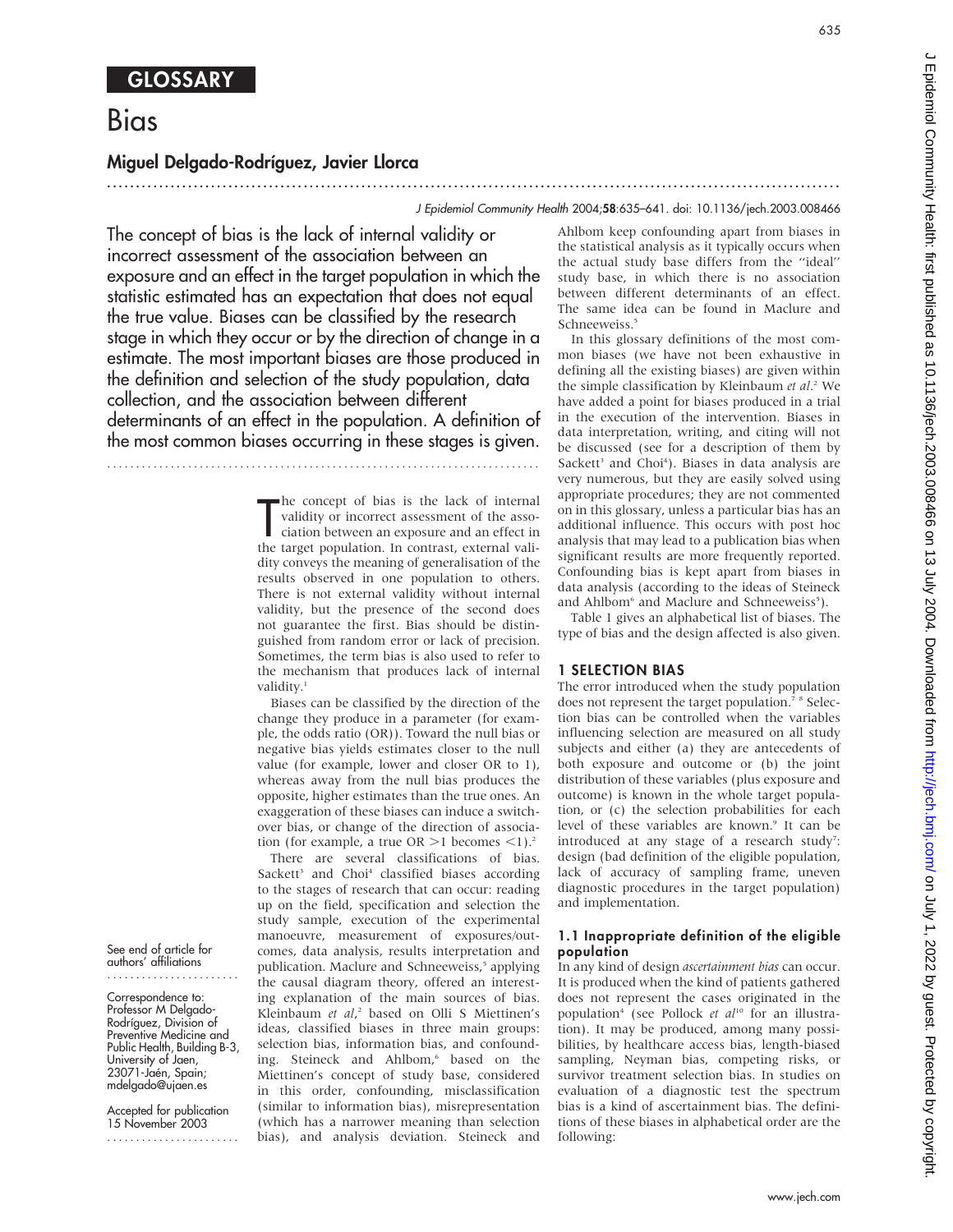#### Table 1 Alphabetical list of biases, indicating their type and the design where they can occur

| Specific name of bias                              | Group of bias                        | Subgroup of bias (next<br>level to specific name) | Type of design affected                                           |
|----------------------------------------------------|--------------------------------------|---------------------------------------------------|-------------------------------------------------------------------|
| Allocation of intervention bias                    | Execution of an intervention         |                                                   | Trial                                                             |
| Apprehension bias                                  | Information bias                     | Observer bias                                     | All studies                                                       |
| Ascertainment bias                                 | Selection bias                       | Inappropriate definition of the                   | Observational study                                               |
|                                                    |                                      | eligible population                               |                                                                   |
| Berkson's bias                                     | Selection bias                       | Inappropriate definition of the                   | Hospital based case-control study                                 |
|                                                    |                                      | eligible population                               |                                                                   |
| Centripetal bias                                   | Selection bias                       | Healthcare access bias                            | Observational study                                               |
| Citation bias                                      | Selection bias                       | Lack of accuracy of sampling                      | Systematic review/meta-analysis                                   |
|                                                    |                                      | frame                                             |                                                                   |
| Competing risks                                    | Selection bias                       | Ascertainment bias                                | All studies                                                       |
| Compliance bias                                    | Execution of an intervention         |                                                   | Trial                                                             |
| Confounding by group                               | Confounding                          |                                                   | Ecological study                                                  |
| Confounding by indication                          | Confounding                          |                                                   | Case-control study, cohort study                                  |
| Contamination bias                                 | Execution of an intervention         |                                                   | Trial, mainly community trials                                    |
| Detection bias                                     | Selection bias                       | Uneven diagnostic procedures                      | Case-control study                                                |
|                                                    |                                      | in the target population                          |                                                                   |
| Detection bias                                     | Information bias                     | Misclassification bias                            | Cohort study                                                      |
| Diagnostic/treatment access bias                   | Selection bias                       | Healthcare access bias                            | Observational study                                               |
| Diagnostic suspicion bias                          | Selection bias                       | Detection bias                                    | Case-control study                                                |
| Diagnostic suspicion bias                          | Information bias                     | Detection bias                                    | Cohort study                                                      |
| Differential maturing                              |                                      |                                                   | Trial                                                             |
| Differential misclassification bias                | Information bias                     | Misclassification bias                            | All studies                                                       |
| Dissemination bias                                 | Selection bias                       | Lack of accuracy of sampling                      | Systematic review/meta-analysis                                   |
|                                                    |                                      | frame                                             |                                                                   |
| Ecological fallacy                                 | Information bias                     |                                                   | Ecological study                                                  |
| Exclusion bias                                     | Selection bias                       | Inappropriate definition of the                   | Case-control study                                                |
|                                                    |                                      | eligible population                               |                                                                   |
| Exposure suspicion bias                            | Information bias                     | Recall bias                                       | Case-control study                                                |
| Family aggregation bias                            | Information bias                     | Reporting bias                                    | Observational study                                               |
| Friend control bias                                | Selection bias                       | Inappropriate definition of the                   | Case-control study                                                |
|                                                    |                                      | eligible population                               |                                                                   |
| Hawthorne effect                                   | Information bias                     |                                                   | Trial                                                             |
| Healthcare access bias                             | Selection bias                       | Ascertainment bias                                | Observational study                                               |
| Healthy volunteer bias                             | Selection bias                       | Non-response bias                                 | Observational study                                               |
| Healthy worker effect                              | Selection bias                       | Inappropriate definition of the                   | Cohort study (mainly                                              |
|                                                    |                                      | eligible population                               | retrospective)                                                    |
| Incidence-prevalence bias (synonym of Neyman bias) |                                      |                                                   |                                                                   |
| Inclusion bias                                     | Selection bias                       | Inappropriate definition of the                   | Hospital based case-control study                                 |
|                                                    |                                      | eligible population                               |                                                                   |
| Lack of intention to treat analysis                |                                      |                                                   | Randomised trial                                                  |
| Language bias                                      | Selection bias                       | Inappropriate definition of the                   | Systematic review/meta-analysis                                   |
|                                                    |                                      | eligible population                               |                                                                   |
| Lead-time bias                                     | Information bias                     |                                                   | Screening study                                                   |
| Length biased sampling                             | Selection bias                       | Ascertainment bias                                | Cross sectional study, screening                                  |
| Losses/withdrawals to follow up                    | Selection bias                       | During study implementation                       | Cohort study, trial                                               |
| Mimicry bias                                       | Selection bias                       | Detection bias<br>Detection bias                  | Case-control study                                                |
| Mimicry bias<br>Misclassification bias             | Information bias                     |                                                   | Cohort study                                                      |
| Missing information in multivariable analysis      | Information bias<br>Selection bias   |                                                   | All studies<br>All studies (mainly retrospective)                 |
| Mode for mean bias                                 | Information bias                     | During study implementation                       |                                                                   |
|                                                    | Selection bias                       | Reporting bias<br>Ascertainment bias              | All studies                                                       |
| Neyman bias                                        |                                      |                                                   | Cross sectional study, case-control<br>study with prevalent cases |
| Non-differential misclassification bias            | Information bias                     | Misclassification bias                            | All studies                                                       |
| Non-random sampling bias                           | Selection bias                       | Lack of accuracy of sampling                      | Observational study                                               |
|                                                    |                                      | trame                                             |                                                                   |
| Non-response bias                                  | Selection bias                       | During study implementation                       | Observational study                                               |
|                                                    | Information bias                     |                                                   | All studies                                                       |
| Obsequiousness bias<br>Observer expectation bias   | Information bias                     | Reporting bias<br>Observer bias                   | All studies                                                       |
|                                                    | Information bias                     | Misclassification bias                            | All studies                                                       |
| Observer/interviewer bias<br>Overmatching          | Selection bias                       | Inappropriate definition of the                   | Case-control study                                                |
|                                                    |                                      |                                                   |                                                                   |
| Participant expectation bias                       | Information bias                     | eligible population<br>Recall bias                | Trial                                                             |
| Popularity bias                                    | Selection bias                       | Healthcare access bias                            | Observational study                                               |
| Post hoc analysis                                  | Selection bias                       | Publication bias                                  | Systematic review/meta-analysis                                   |
| Protopathic bias                                   | Information bias                     |                                                   | Observational study                                               |
| Publication bias                                   | Selection bias                       | Lack of accuracy of sampling                      | Systematic review/meta-analysis                                   |
|                                                    |                                      | frame                                             |                                                                   |
| Purity diagnostic bias                             | Selection bias                       | Spectrum bias                                     | Validity of diagnostic tests                                      |
| Recall bias                                        | Information bias                     | Misclassification bias                            | All studies                                                       |
| Referral filter bias                               | Selection bias                       | Healthcare access bias                            | Observational study                                               |
|                                                    | Information bias                     | Regression to the mean                            | Cohort study, trial                                               |
|                                                    |                                      |                                                   |                                                                   |
| Regression dilution bias                           |                                      |                                                   |                                                                   |
| Regression to the mean                             | Information bias                     |                                                   | Cohort study, trial                                               |
| Relative control bias                              | Selection bias                       | Inappropriate definition of the                   | Case-control study                                                |
|                                                    |                                      | eligible population                               |                                                                   |
| Reporting bias<br>Rumination bias                  | Information bias<br>Information bias | Misclassification bias<br>Recall bias             | All studies<br>Case-control study, retrospective                  |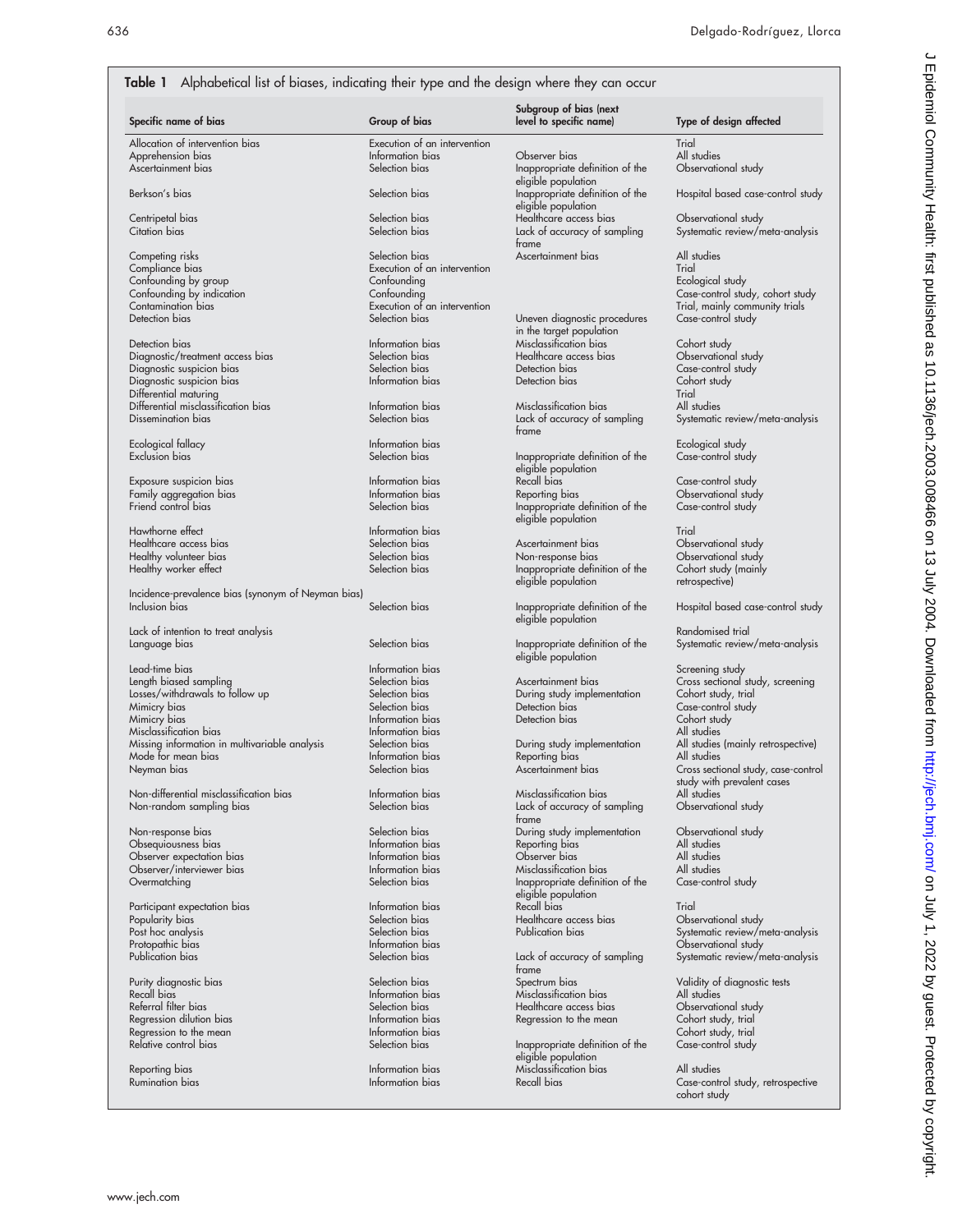#### Table 1 Continued

| Specific name of bias                                                          | Group of bias    | Subgroup of bias (next<br>level to specific name) | Type of design affected                                     |
|--------------------------------------------------------------------------------|------------------|---------------------------------------------------|-------------------------------------------------------------|
| Selective survival bias (synonym of Neyman bias)                               |                  |                                                   |                                                             |
| Sick quitter bias                                                              | Information bias | Protopathic bias                                  | Observational study                                         |
| Spectrum bias                                                                  | Selection bias   | Ascertainment bias                                | Validity of diagnostic tests (mainly<br>case-control study) |
| Survivor treatment selection bias                                              | Selection bias   | Ascertainment bias                                | Cohort study (mainly<br>retrospective)                      |
| Susceptibility bias (synonym of confounding)                                   |                  |                                                   |                                                             |
| Telephone random sampling bias                                                 | Selection bias   | Non-random sampling bias                          | Observational study                                         |
| Temporal ambiguity                                                             | Information bias |                                                   | Cross sectional study, ecological<br>study                  |
| Unacceptable disease/exposure                                                  | Information bias | Reporting bias                                    | Observational study                                         |
| Underreporting bias                                                            | Information bias | Reporting bias                                    | Observational study                                         |
| Unmasking-detection signal-bias<br>Verification bias (synonym of work up bias) | Selection bias   | Detection bias                                    | Case-control study                                          |
| Will Rogers phenomenon                                                         | Information bias |                                                   | Prognostic (mainly cohort) study                            |
| Work up bias                                                                   | Information bias |                                                   | Validity of diagnostic test<br>(retrospective study)        |

- *Competing risks*: when two or more outputs are mutually exclusive, any of them competes with each other in the same subject. It is more frequent when dealing with causes of death: as any person only dies once, the risk for a specific cause of death can be affected by an earlier one. For example, early death by AIDS can produce a decrease in liver failure mortality in parenteral drug users. A proper analysis of this question should take into account the competing causes of death; for instance, estimating the probability of death by a specific cause of death if any other risk of death is removed (the so called net probability of death).<sup>11</sup> <sup>12</sup>
- Healthcare access bias: when the patients admitted to an institution do not represent the cases originated in the community. This may be due: to the own institution if admission is determined by the interest of health personnel on certain kind of cases (popularity bias),<sup>3</sup> to the patients if they are attracted by the prestige of certain clinicians (*centripetal bias*), $3$  to the healthcare organisation if it is organised in increasing levels of complexity (primary, secondary, and tertiary care) and ''difficult'' cases are referred to tertiary care (referral filter bias),<sup>3</sup> to a web of causes if patients by cultural, geographical, or economic reasons show a differential degree of access to an institution (diagnostic/treatment access bias).<sup>3</sup>
- $\bullet$  Length-bias sampling: cases with diseases with long duration are more easily included in surveys. This series may not represent the cases originated in the target population.<sup>13</sup> These cases usually have a better prognosis.
- N Neyman bias: (synonyms: incidence-prevalence bias, selective survival bias) when a series of survivors is selected, if the exposure is related to prognostic factors, or the exposure itself is a prognostic determinant, the sample of cases offers a distorted frequency of the exposure.<sup>14</sup> This bias can occur in both cross sectional and (prevalent) case-control studies. Lets suppose that a case-control study is carried out to study the relation between tobacco smoking and acute myocardial infarction (AMI), being cases interviewed one week after the coronary attack. If smoker patients with AMI die more frequently, the leaving cases will show lower frequency of smoking, undervaluing the association between smoking and AMI. It has been shown that the bias occurs only if the risk factor influences mortality from the disease being studied.<sup>15</sup>
- Spectrum bias: in the assessment of validity of a diagnostic test this bias is produced when researchers included only "clear" or "definite" cases, not representing the whole

spectrum of disease presentation, and/or ''clear'' or healthy controls subjects, not representing the conditions in which a differential diagnosis should be carried out. Sensitivity and specificity of a diagnostic test are increased.16 A particular case is the purity diagnostic bias, when selecting cases of a certain disease those with other comorbidities are excluded and the final sample does not represent the cases originated.<sup>3</sup>

 $\bullet$  Survivor treatment selection bias: in observational studies patients who live longer have more probability to receive a certain treatment. A retrospective analysis can therefore yield a positive association between that treatment and survival.<sup>1</sup>

In occupational studies a bad definition, albeit unavoidable, of eligible population frequently occurs. It is produced by the healthy worker effect: the lower mortality observed in the employed population when compared with the general population. Furthermore, those who remain employed tend to be healthier than those who leave employment.<sup>18</sup>

Inadequate definition of the eligible population can happen frequently in case-control studies, where several specific biases have been described regarding the selection of the reference population (controls). The most common are (in alphabetical order):

- N Berkson's bias: first described by Berkson in 1946 for casecontrol studies.19 It is produced when the probability of hospitalisation of cases and controls differ, and it is also influenced by the exposure. See Feinstein et  $al^{20}$  and Flanders et  $al^{21}$  for a discussion and solution.
- Exclusion bias: when controls with conditions related to the exposure are excluded, whereas cases with these diseases as comorbidities are kept in the study. This was the explanation given for the association between reserpine and breast cancer: controls with cardiovascular disease (a common comorbidity and related to the use of reserpine) were excluded but this criterion was not applied to cases, thus yielding a spurious association between reserpine and breast cancer.<sup>22</sup>
- Friend control bias: It was assumed that the correlation in exposure status between cases and their friend controls lead to biased estimates of the association between exposure and outcome. In a matched study, with a matched analysis, there is no bias if the exposure induced risks of disease are constant over time and there are not gregarious subjects, individuals elected by more than one case.<sup>23</sup>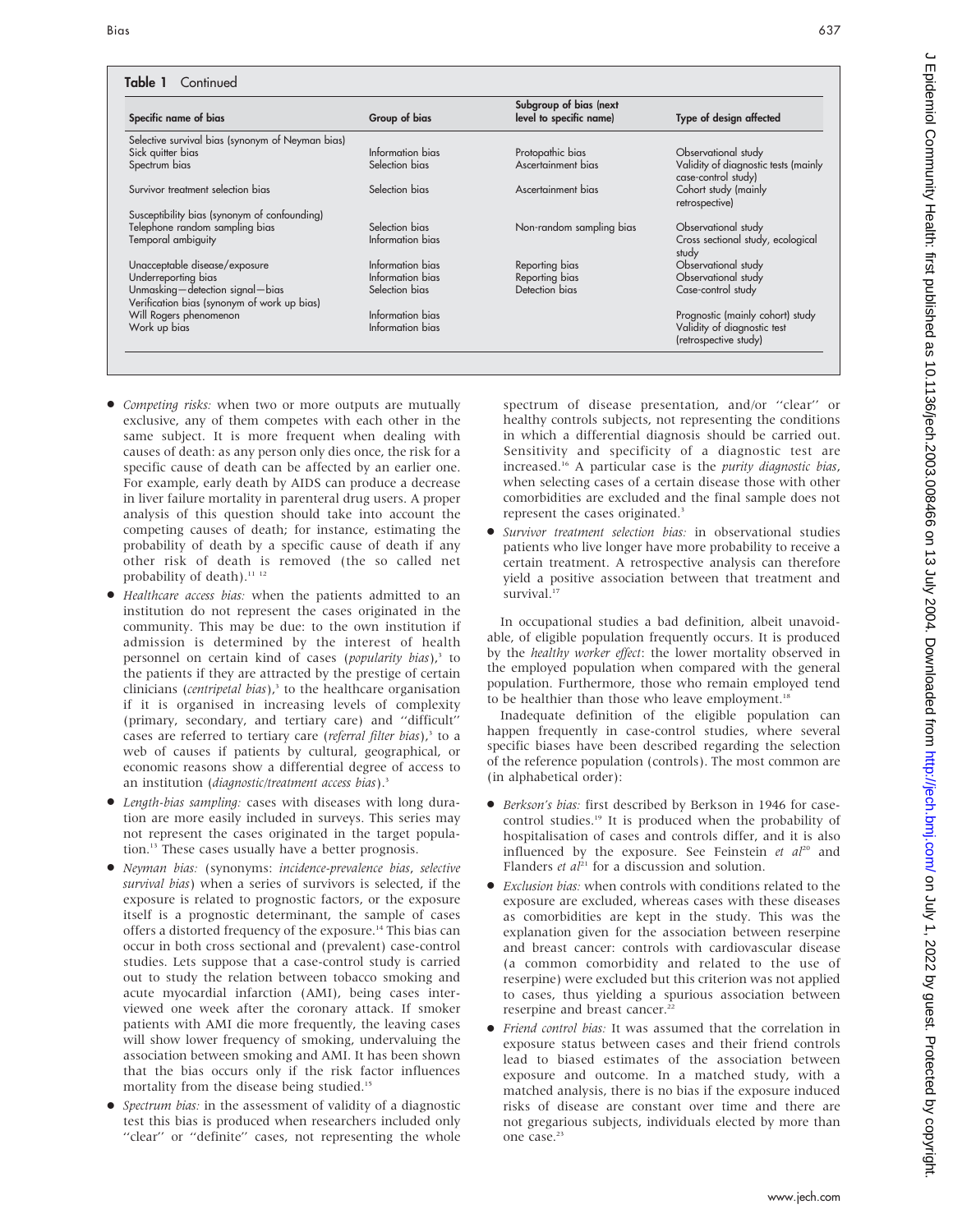- $\bullet$  Inclusion bias: produced in hospital based case-control studies when one or more conditions of controls are related with the exposure. The frequency of exposure is higher than expected in the reference group, producing a toward the null bias.<sup>1</sup>
- Matching: It is well known that matching, either individual or frequency matching, introduces a selection bias, which is controlled for by appropriate statistical analysis: matched analysis in studies with individual matching and adjusting for the variables used to match in frequency matching. Overmatching is produced when researchers match by a non-confounding variable (associated to the exposure but not to the disease) and can underestimate an association.<sup>1</sup>
- Relative control bias: It was assumed that the correlation in exposure status between cases and their relative controls yield biased estimates of the association between exposure and outcome. In a matched study, with a matched analysis, there is no bias if the exposure induced risks of disease are constant over time.<sup>24</sup>

In systematic reviews and meta-analyses language bias is a kind of inappropriate definition of the eligible population (the reports studying the relevant topic). In systematic reviews and meta-analysis it has been common to exclude reports in other languages than English. Egger et al<sup>25</sup> showed that there was a trend to publish in English compared with German when the results achieved statistical significance; later on, the same group found that language bias has in general little effect on summary effect estimates.<sup>26</sup>

## 1.2 Lack of accuracy of sampling frame

The most common bias in this group is non-random sampling bias: obviously, this selection procedure can yield a nonrepresentative sample in which a parameter estimate differs from the existing at the target population.<sup>4</sup> A particular case of this bias is telephone random sampling bias: it excludes some households from the sample, thus producing a coverage bias. In the US it has been shown that the differences between participants and non-participants are generally not large,<sup>27</sup> but the situation can be very different in less developed countries.

In systematic reviews and meta-analyses focused only in published reports the most important selection biases are publication bias and other biases influencing the identification of relevant studies (citation bias and dissemination bias):

- $\bullet$  *Citation bias:* articles more frequently cited are more easily found and included in systematic reviews and metaanalysis. Citation is closely related to the impact factor of the publishing journal.<sup>28</sup> In certain fields, citation has been related to statistical significance.<sup>29</sup>
- $\bullet$  Dissemination bias: the biases associated to the whole publication process, from biases in the retrieval of information (including language bias) to the way the results are reported.30
- Post hoc analysis: the fishing expeditions with data dredging originates post hoc questions and subgroup analysis with misleading results.4 Given that the reports based on post hoc analysis are frequently reported when significant results are observed, this bias is relevant for meta-analysis of published studies as a form of publication (selection) bias.
- Publication bias: regarding an association that is produced when the published reports do not represent the studies carried out on that association. Several factors have been found to influence publication, the most important being

statistical significance, size of the study, funding, prestige, type of design, and study quality.<sup>31</sup>

## 1.3 Uneven diagnostic procedures in the target population

In case-control studies, if exposure influences the diagnosis of the disease, detection bias occurs. Particular types of this bias are: exposure can be taken as another diagnostic criterion (diagnostic suspicion bias).3 Exposure can trigger the search for the disease; for instance, benign anal lesions increases the diagnosis of anal cancer.<sup>32</sup> Exposure may produce a symptom/ sign that favours diagnosis (unmasking-detection signal-bias)<sup>3</sup> or a benign condition close clinically to the disease (mimicry bias).<sup>3</sup> In other designs (such as cohort studies) detection bias is an information bias.

## 1.4 During study implementation

The three most common biases at this stage are losses to follow up, missing information in multivariable analysis, and non-response bias:

- $\bullet$  Losses/withdrawals to follow up: in both cohort and experimental studies when losses/withdrawals are uneven in both the exposure and outcome categories, the validity of the statistical results may be affected.<sup>33</sup>
- Missing information in multivariable analysis: multivariable analysis selects records with complete information on the variables included in the model. If participants with complete information do not represent the target population, it can introduce a selection bias.<sup>7</sup> This bias is relevant in studies, mainly retrospective, using data from the clinical chart, in which patients with more complete data have more severe diseases or stay longer at hospital, or both.
- $\bullet$  Non-response bias: when participants differ from nonparticipants, for example, Melton et al.<sup>34</sup> The healthy volunteer effect is a particular case: when the participants are healthier than the general population.<sup>35</sup> This is particularly relevant when a diagnostic manoeuvre, such as a screening test, is evaluated in the general population, producing an away from the null bias; thus the benefit of the intervention is spuriously increased.

## 2 INFORMATION BIAS

Information bias occurs during data collection. The three main types of information bias are misclassification bias, ecological fallacy, and regression to the mean. Other information biases are also described.

## 2.1 Misclassification bias

It is originated when sensitivity and/or specificity of the procedure to detect exposure and/or effect is not perfect, that is, exposed/diseased subjects can be classified as nonexposed/non-diseased and vice versa.<sup>36</sup> Given that perfect tools to gather data are very uncommon most studies must assume a certain degree of misclassification. Random error also can produce it.<sup>37</sup> This implies that random errors in data entry/capture, missing data, end digit preference (rounding to 5 or 0), frequently unavoidable, also introduce misclassification. There are two major types of misclassification bias:

- $\bullet$  Differential misclassification bias: when misclassification is different in the groups to be compared; for example, in a case-control study the recalled exposure is not the same for cases and controls. The estimate is biased in either direction, toward the null or away from the null.<sup>36</sup>
- $\bullet$  Non-differential misclassification bias: when the misclassification is the same across the groups to be compared, for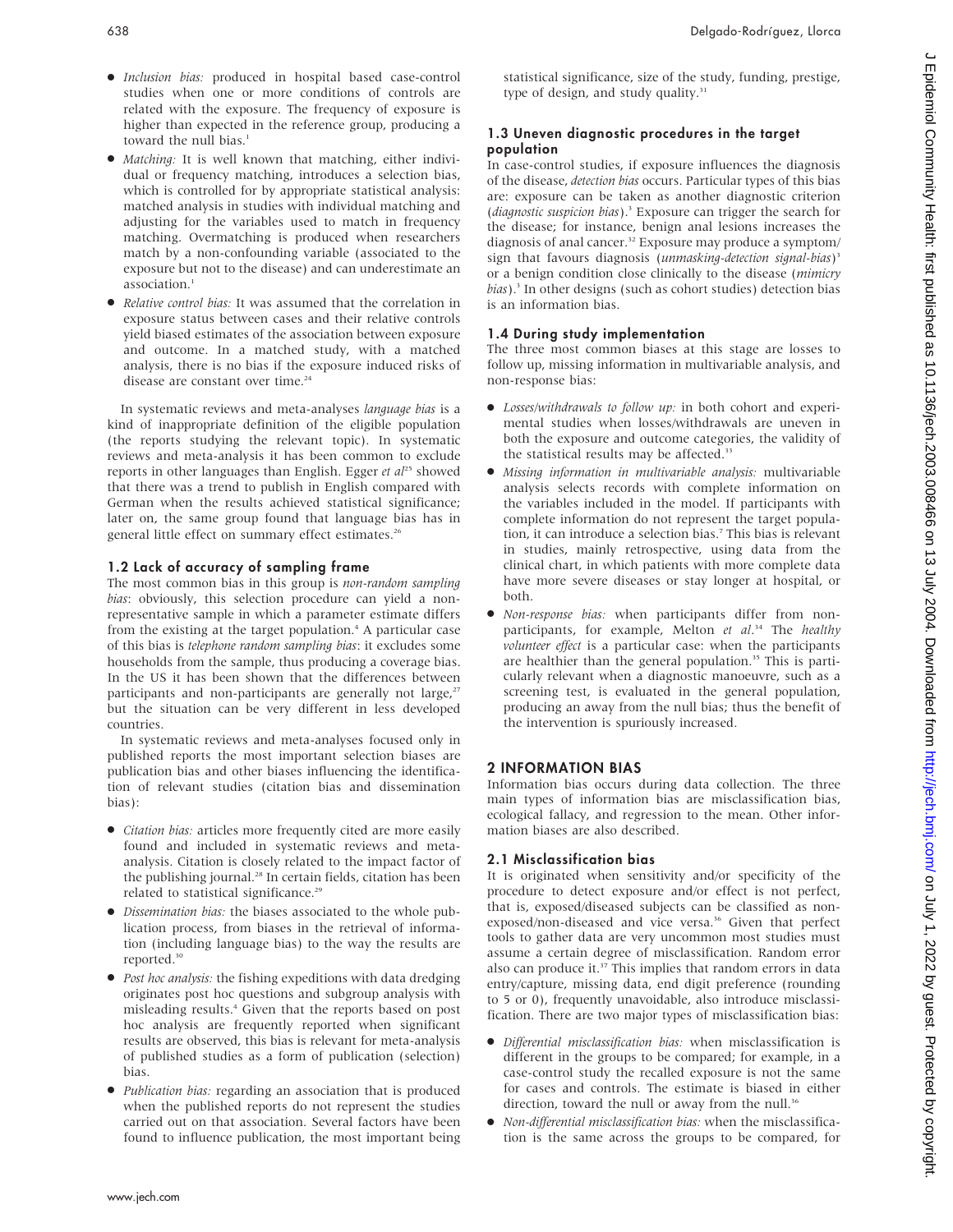example, exposure is equally misclassified in cases and controls. For binary variables the estimate is biased toward the null value<sup>36</sup>; however, for variables with more than two categories (polytomous) this rule may not hold and an away from the null bias can be obtained.<sup>38</sup>

The most common biases producing misclassification are the following

- $\bullet$  *Detection bias* in studies with follow up (cohorts, clinical trials) is an information bias.
- Observer/interviewer bias: the knowledge of the hypothesis, the disease status, or the exposure status (including the intervention received) can influence data recording (observer expectation bias).<sup>3</sup> The means by which interviewers can introduce error into a questionnaire include administering the interview or helping the respondents in different ways (even with gestures), putting emphases in different questions, and so on.<sup>39</sup> A particular situation is when the measure of an exposure influences its value (for example, blood pressure) (apprehension bias).<sup>3</sup>
- $\bullet$  Recall bias: if the presence of disease influences the perception of its causes (rumination bias)<sup>3</sup> or the search for exposure to the putative cause (exposure suspicion bias), $3$ or in a trial if the patient knows what they receive may influence their answers (*participant expectation bias*).<sup>3</sup> This bias is more common in case-control studies, in which participants know their diseases, although it can occur in cohort studies (for example, workers who known their exposure to hazardous substances may show a trend to report more the effects related to them), and trials without participants' blinding.<sup>40</sup>
- Reporting bias: participants can "collaborate" with researchers and give answers in the direction they perceive are of interest (*obsequiousness bias*), $3$  or the existence of a case triggers family information (family aggregation bias), see Khoury et  $al^{41}$  for an example. Measures or sensitive questions that embarrass or hurt can be refused (unacceptable disease/exposure).<sup>3</sup> Underreporting bias is common with socially undesirable behaviours, such as alcohol consumption.<sup>42</sup> The *mode for mean bias* occurs when frequency-quantity questionnaires are used to assess consumption of alcohol and foods, subjects tend to report modal rather than average behaviour, hence with data skewed towards zero, the average intakes are underestimated, leading to overestimation of the gradient with risk.<sup>43</sup>

The last three biases can be reduced using blinding, a procedure by which subjects ignore some important aspects of a research to avoid differential misclassification bias. In trials, blinding means that participants do not know the intervention they receive (participants blinding) and/or observers do not know the intervention received by participants (observer blinding), and/or data analysts do not know the labels of the groups to be compared.<sup>44</sup> In observational research, observer blinding can rarely be applied with the same goal of trials, but more frequently observers and participants are blind to the main hypotheses (and related questions) of a research.

#### 2.2 Ecological fallacy

It is a bias produced when analyses realised in an ecological (group level) analysis are used to make inferences at the individual level. For instance, if exposure and disease are measured at the group level (for example, exposure prevalence and disease risk in each country), exposure-disease relations can be biased from those obtained at the individual level (for example, exposure status and disease status in each subject). Ecological fallacy can be produced by within group (individual level) biases, such as confounding, selection bias, or misclassification, and by confounding by group or effect modification by group.<sup>45</sup> Effect modification by group on an additive scale is produced when the rate difference for the exposure effect changes across communities<sup>45</sup>; for example, lets suppose three groups with exposure prevalences of 35%, 50%, and 65%, a similar rate of disease in the non-exposed of 100/100 000, and rates of disease in the exposed of 286, 200, and 154/100 000. In this example, the rate difference in each group is positive (the exposure increases the risk of the disease), although an ecological analysis do find a negative relation.

#### 2.3 Regression to the mean

It is the phenomenon that a variable that shows an extreme value on its first assessment will tend to be closer to the centre of its distribution on a later measurement.<sup>46</sup> This bias is relevant when the efficacy of a treatment to reduce high levels of a variable (for example, cholesterol) is assessed, when researchers are interested in the relation between the initial value of a variable and the change in that measurement over time, or when two methods of measurement are compared.47 The two usual ways of neutralising this bias are with the existence of an appropriate reference group and a selection based on more than one measurement.

The regression dilution bias is related to the regression to the mean. This bias is produced in longitudinal studies analysing baseline determinations of a continuous variable (such as diastolic blood pressure (DBP)) to an outcome (for example, stroke). Baseline DBP measurements randomly fluctuates among individuals because of two reasons: variations in the measurement process and temporary deviations at the baseline determination from the usual DBP level. This underestimates the real association between exposure and outcome because extreme categories include more people than they should, that is, the bottom category of baseline DBP has more people whose DBP level is somewhat lower than their usual DBP, whereas the top category of DBP includes more subjects with higher baseline DBP than their usual DBP level.<sup>48</sup>

#### 2.4 Other information biases

- N Hawthorne effect: described in the 1920s in the Hawthorne plant of the Western Electric Company (Chicago, IL). It is an increase in productivity—or other outcome under study—in participants who are aware of being observed.<sup>49</sup> For example, laboratory physicians increase their agreement rate after knowing that they participate in a research on reliability of diagnostic tests.<sup>50</sup>
- Lead time bias: the added time of illness produced by the diagnosis of a condition during its latency period. This bias is relevant in the evaluation of the efficacy of screening, in which the cases detected in the screened group has a longer duration of disease than those diagnosed in the non-screened one.<sup>51</sup>
- Protopathic bias: when a exposure is influenced by early (subclinical) stages of disease. For instance, preclinical pancreatic cancer can produce diabetes mellitus, and thus an association between diabetes and cancer can occur.52 It is also produced when a pharmaceutical agent is prescribed for an early manifestation of a disease that has not been yet diagnosed.<sup>53</sup> The sick quitter bias is related to protopathic bias: people with risky behaviours (such as heavy alcohol consumption) quit their habit as a consequence of disease<sup>54</sup>; studies analysing current behaviour as a risk factor will labelled them as non-exposed, thus underestimating the true association.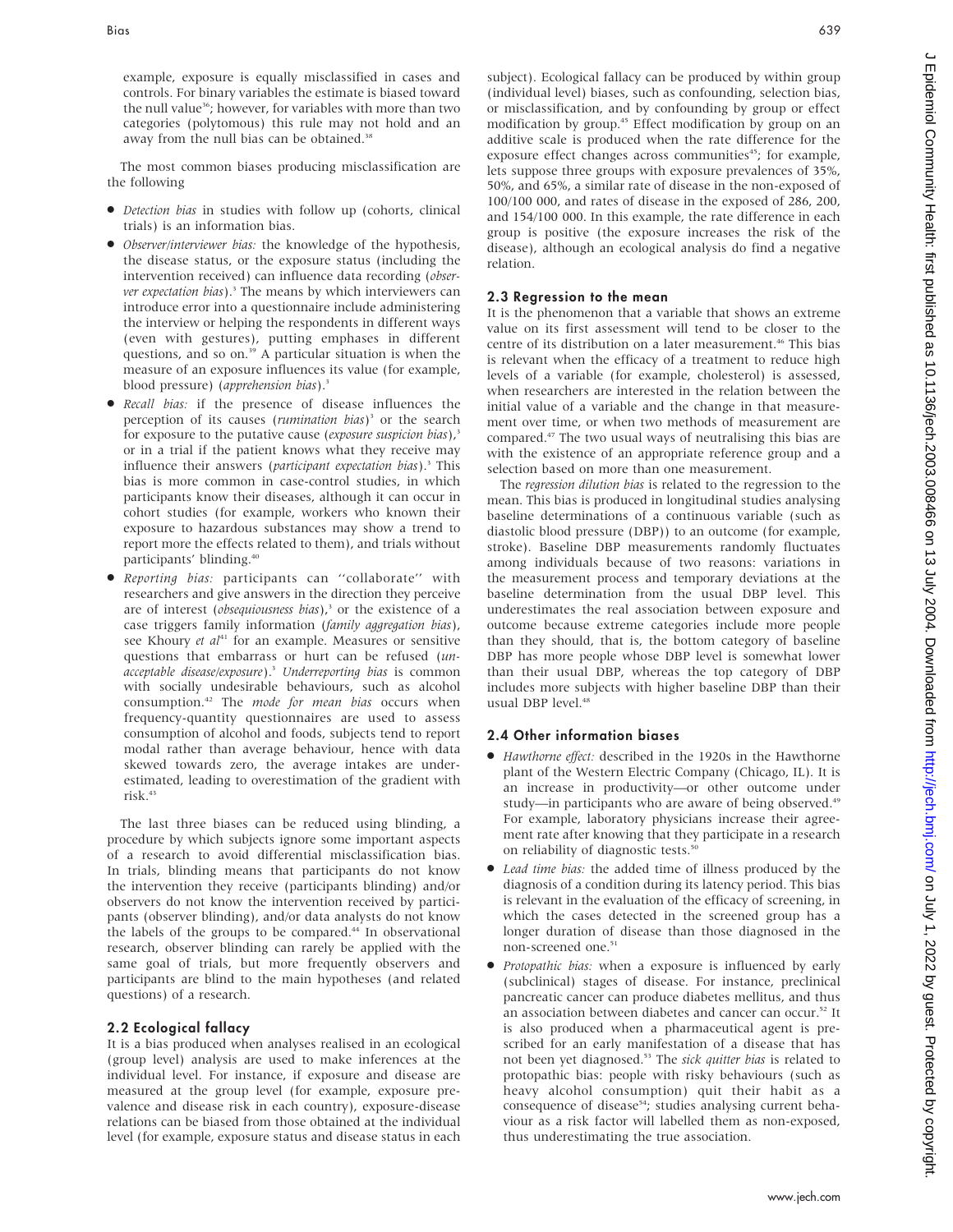- $\bullet$  Temporal ambiguity: when it cannot be established that exposure precedes effect. It is common in cross sectional and ecological studies.<sup>1</sup>
- $\bullet$  Will Rogers phenomenon: named in honour of the philosopher Will Rogers by Feinstein et al.<sup>55</sup> The improvement in diagnostic tests refines disease staging in diseases such as cancer. This produces a stage migration from early to more advances stages and an apparent higher survival. This bias is relevant when comparing cancer survival rates across time or even among centres with different diagnostic capabilities (for example, tertiary compared with primary care hospitals).
- Work up bias (verification bias): in the assessment of validity of a diagnostic test, it is produced when the execution of the gold standard is influenced by the results of the assessed test, typically the reference test is less frequently performed when the test result is negative.<sup>16 56</sup> This bias is aggravated when the clinical characteristics of a disease influence in the test results.<sup>57</sup>

## 3 CONFOUNDING

It occurs when a variable is a risk factor for an effect among non-exposed persons and is associated with the exposure of interest in the population from which the effect derives, without being affected by the exposure or the disease (in particular, without being an intermediate step in the causal pathway between the exposure and the effect).<sup>1</sup> The counterfactual approach is the current procedure to explain confounding adequately,<sup>58</sup> and causal diagrams help to identify it.59 Confounding can occur in every epidemiological study. Susceptibility bias is a synonym: when people who are particularly susceptible to development of a outcome are also prone to be exposed; for example, women with threatened abortion have a high probability of delivering a malformed fetus but also have a high probability of receiving hormone treatment. This can yield a spurious association between hormones and congenital malformations.<sup>53</sup>

Confounding can be neutralised at the design stage of a research (for example, by matching or randomisation) and/or at the analysis, given that the confounders have been measured properly. Misclassification of confounders hinders their control in analysis. Non-differential misclassification of a binary confounder reduces the ability of analysis to control for the confounder,<sup>60</sup> whereas this in a polytomous confounder can produce estimates biased in either direction.<sup>61</sup> Particular types of confounding bias are the following:

- *Confounding by group:* it is produced in an ecological study, when the exposure prevalence of each community (group) is correlated with the disease risk in non-exposed of the same community. It can be a mechanism for producing ecological fallacy.<sup>45</sup> For example, lets suppose three communities (A, B, C) with prevalence exposures of 10%, 20%, and 30%, rates of disease in non-exposed of 2%, 3%, and 4%, and rates of disease in the exposed of 2%, 3%, 4%, respectively. There is no association between the exposure and the disease as the three relative risks are one, although an ecological analysis, regressing the rate of disease on the prevalence of exposure, does find a positive association.
- Confounding by indication: this is produced when an intervention (treatment) is indicated by a perceived high risk, poor prognosis, or simply some symptoms. Here the confounder is the indication, as it is related to the intervention and is a risk indicator for the disease.<sup>62</sup> For example, in the study of the association between cimetidine and gastric cancer, the indication peptic ulcer is considered the potential confounder.<sup>63</sup> This kind of bias

occurs in observational studies (mainly retrospective) analysing interventions. Sometimes confounding by indication is mistaken for protopathic bias.

## 4 SPECIFIC BIASES IN TRIALS

- Allocation of intervention bias: when intervention is differentially assigned to the population. It is more common in non-randomised trials. In randomised trials it is recommended concealment of the allocation sequence of intervention.<sup>64</sup> If the sequence is known in advance may produce selection bias. It has been shown that trials in which concealment was unclear or inadequate, compared with trials with adequate concealment, report larger estimates of treatment effects.<sup>65</sup>
- Compliance bias: in trials requiring adherence to intervention, the degree of adherence (compliance) influences efficacy assessment of the intervention. For example, when high risk patients quit exercise programmes.<sup>3</sup>
- Contamination bias: when intervention-like activities find their way into the control group. It biases the estimate of the intervention effect toward the null hypothesis.<sup>66</sup> It occurs more frequently in community intervention trials because of the relationships among members of different communities and interference by mass media, health professionals, etc.
- Differential maturing: in group randomised trials differential maturing reflects uneven secular trends among the groups in the trial favouring one condition or another.<sup>66</sup>
- $\bullet$  Lack of intention to treat analysis: in randomised studies the analysis should be done keeping participants in the group they were assigned to. The goals of randomisation are to avoid confounding and selection bias. If non-compliant participants or those receiving a wrong intervention are excluded from the analysis, the branches of a randomised trial may not be comparable. There are exceptions to the rule of intention to treat analysis.<sup>67</sup>

#### Authors' affiliations .....................

M Delgado-Rodríguez, Division of Preventive Medicine and Public Health, University of Jaen, Spain

J Llorca, Department of Preventive Medicine and Public Health, University of Cantabria, Spain

## REFERENCES

- 1 Rothman K, Greenland S. Modern epidemiology. 2nd ed. Boston: Lippicontt-Raven, 1998.
- 2 Kleinbaum DG, Kupper LL, Morgenstern H. Epidemiologic research. Belmont, CA: Lifetime Learning Publications, 1982.
- 3 **Sackett DL**. Bias in analytic research. *J Chron Dis* 1979;**32**:51–63.<br>4 **Choi BCK**. Bias, overview. In: Gail MH, Benichou J, eds. *Encyclopedia o*f
- 
- epidemiologic methods. Chichester: Wiley, 2000:74–82. 5 Maclure M, Schneeweiss S. Causation of bias: the episcope. Epidemiology 2001;12:114–22.
- 6 Steineck G, Ahlbom A. A definition of bias founded on the concept of the study base. Epidemiology 1992;3:477–82.
- 7 Ellenberg JH. Selection bias in observational and experimental studies. Stat Med 1994;**13**:557–67.
- 8 Kleinbaum DG, Morgenstern H, Kupper LL. Selection bias in epidemiologic studies. Am J Epidemiol 1981;113:452–63.
- 9 Greenland S. Basic methods for sensitivity analysis of biases. Int J Epidemiol 1996;25:1107–16.
- 10 Pollock AM, Benster R, Vickers N. Why did treatments rates for colorectal cancer in south east England fall between 1982 and 1988? The effect of case ascertainment and registration bias. J Public Health Med 1995;17:419–28.
- 11 Chiang CL. Competing risks in mortality analysis. Annu Rev Public Health 1991;12:281–307.
- 12 Gail M. Competing risks. In: Kotz S, Johnson NL, eds. Encyclopedia of
- statistical sciences. Vol 2. New York: Wiley, 1982:75–81. 13 Simon R. Length biased sampling in etiologic studies. Am J Epidemiol 1980;111:444–52.
- 14 Neyman J. Statistics: servant of all sciences. Science 1955;122:401-6.